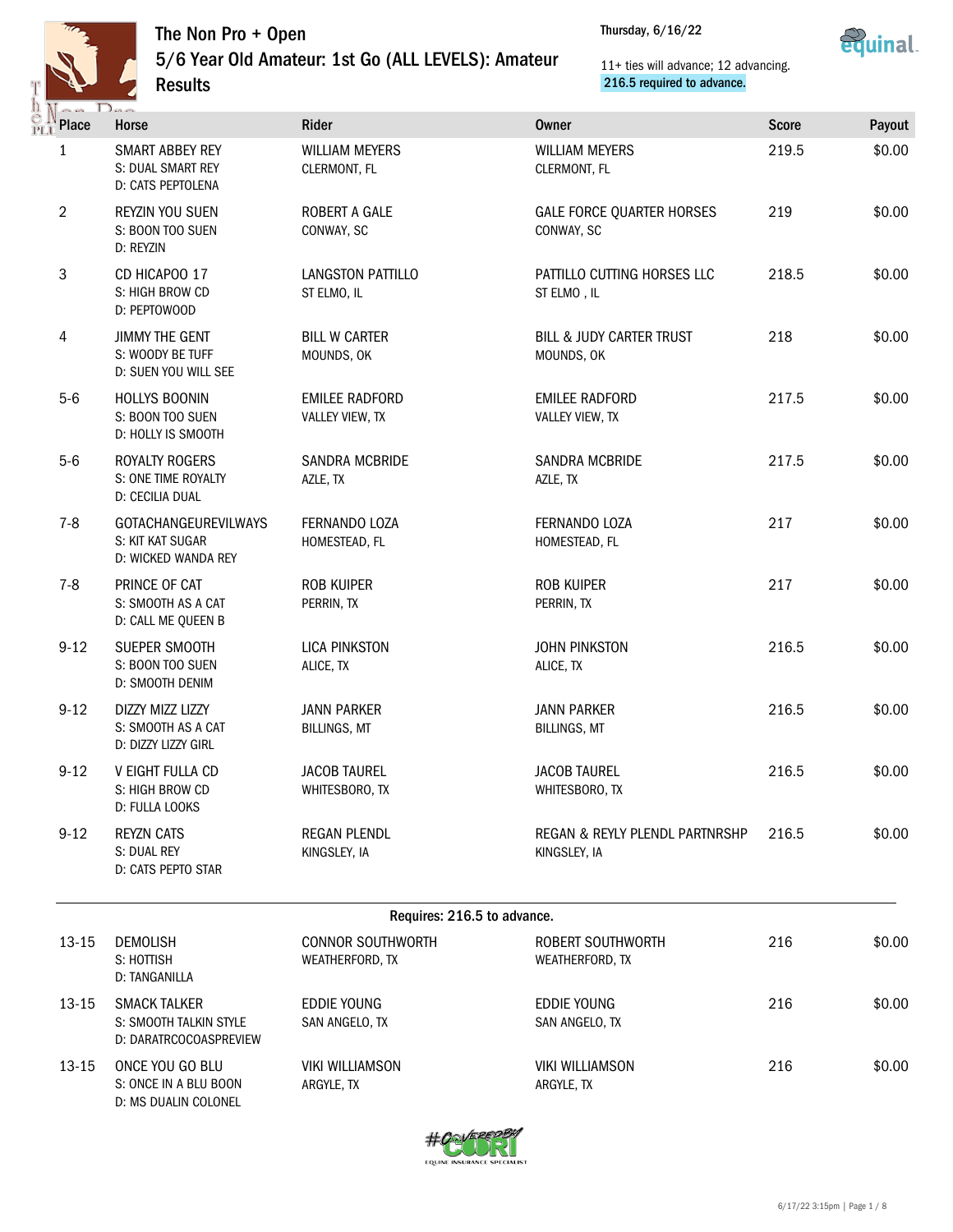

ë |<br>PL



|                               | 5/6 Year Old Amateur: 1st Go (ALL LEVELS): Amateur<br><b>Results</b> |                                             |                                       | 11+ ties will advance; 12 advancing.<br>216.5 required to advance. |              | cyania |  |
|-------------------------------|----------------------------------------------------------------------|---------------------------------------------|---------------------------------------|--------------------------------------------------------------------|--------------|--------|--|
| $\sim$ $\sim$<br><b>Place</b> | $\Box$<br>Horse                                                      | Rider                                       | <b>Owner</b>                          |                                                                    | <b>Score</b> | Payout |  |
| 16                            | <b>JUAN SEGUIN</b><br>S: HIGH BROW CAT<br>D: PEPTOTOODIE             | MIKE G RUTHERFORD JR<br>BRENHAM, TX         | <b>BRENHAM, TX</b>                    | MIKE G RUTHERFORD JR                                               | 215          | \$0.00 |  |
| 17-21                         | <b>SUEPER</b><br>S: DUAL REY<br>D: SUEPER KITTY                      | <b>SHARI HIRT</b><br>MAPLE CITY, MI         | <b>GLENN C HIRT</b><br>MAPLE CITY, MI |                                                                    | 214          | \$0.00 |  |
| $17 - 21$                     | STYLISH REYFLECTION<br>S: DUAL REY<br>D: MY STYLISH LIZZY            | MARY AGNES JOHNSON<br>FORT WORTH, TX        | NASH JOHNSON<br>CLINTON, NC           |                                                                    | 214          | \$0.00 |  |
| $17 - 21$                     | <b>CATTY MISCHIEF</b><br>S: CATTY HAWK<br>D: GAR BELLA LENA          | MIKE G RUTHERFORD JR<br><b>BRENHAM, TX</b>  | <b>BRENHAM, TX</b>                    | TERI LYNNE RUTHERFORD                                              | 214          | \$0.00 |  |
| $17-21$                       | ONCE IN LOVE<br>S: ONCE IN A BLU BOON<br>D: BISCUIT LOVE             | <b>TRACI HATCH SHEHADY</b><br>POOLVILLE, TX | POOLVILLE, TX                         | <b>TRACI HATCH SHEHADY</b>                                         | 214          | \$0.00 |  |
| 17-21                         | SMOOTH CHANEL<br>S: SMOOTH AS A CAT<br>D: JUSTASASSYCAT              | <b>KYLAR TERLIP</b>                         | <b>KALEB TERLIP</b>                   |                                                                    | 214          | \$0.00 |  |
| 22                            | <b>NITREYIOUS</b><br>S: METALLIC CAT<br><b>D: CHERREY</b>            | <b>REYLY PLENDL</b><br>KINGSLEY, IA         | KINGSLEY, IA                          | REGAN & REYLY PLENDL PARTNRSHP                                     | 213          | \$0.00 |  |
| 23-24                         | <b>SPEAK EASIE</b><br>S: SMOOTH TALKIN STYLE<br>D: SDP MISS CABA REY | <b>SHANNON G BARKER</b><br>MADILL, OK       | MADILL, OK                            | <b>BARKER RANCH CH LLC</b>                                         | 211          | \$0.00 |  |
| 23-24                         | SMART TIME KAT<br>S: DUAL SMART REY<br>D: PRIME TIME KAT             | <b>TREY FRICKE</b><br>DALLAS, TX            | <b>TREY FRICKE</b><br>DALLAS, TX      |                                                                    | 211          | \$0.00 |  |
| 25                            | <b>METALICIOUS</b><br>S: METALLIC CAT<br>D: FLASH ABOUT              | <b>GAYLE KARANGES</b><br>ARLINGTON, TX      | ARLINGTON, TX                         | GKK EQUINE INTERESTS, LLC                                          | 209          | \$0.00 |  |
| 26-28                         | REDNECK HILLBILLIE<br>S: LIGHT N LENA<br>D: BILLIES CATTY            | MAKAYLA COWAN<br>ARDMORE, OK                | ARDMORE, OK                           | COWAN RANCH, INC.                                                  | 208          | \$0.00 |  |
| 26-28                         | TELES WHERE YOU ITCH<br>S: CAT ICHI<br>D: TELESIS LITTLE LENA        | MICHAEL KEMNA<br>VALLEY VIEW, TX            | MICHAEL KEMNA<br>VALLEY VIEW, TX      |                                                                    | 208          | \$0.00 |  |
| 26-28                         | SMOKIN HOT HALO<br>S: HOTTISH<br>D: METALLIC MOON                    | SANDRA HALLIDAY PATTON<br>WASHINGTON CH, OH | WASHINGTON CH, OH                     | SANDRA HALLIDAY PATTON                                             | 208          | \$0.00 |  |
| 29                            | WEN IM A STAR<br>S: HIGH BROW CD<br>D: PLAYGUNS STAR                 | <b>BARBARA HIMSEL</b><br>DANVILLE, IN       | <b>BARBARA HIMSEL</b><br>DANVILLE, IN |                                                                    | 203          | \$0.00 |  |
| $30-32$                       | <b>GREATER EXPECTATIONS</b><br>S: THIRD CUTTING<br>D: MISS BISCALENA | DEB LYNN MULLINS<br>LANCASTER, TX           | DEB LYNN MULLINS<br>LANCASTER, TX     |                                                                    | 202          | \$0.00 |  |

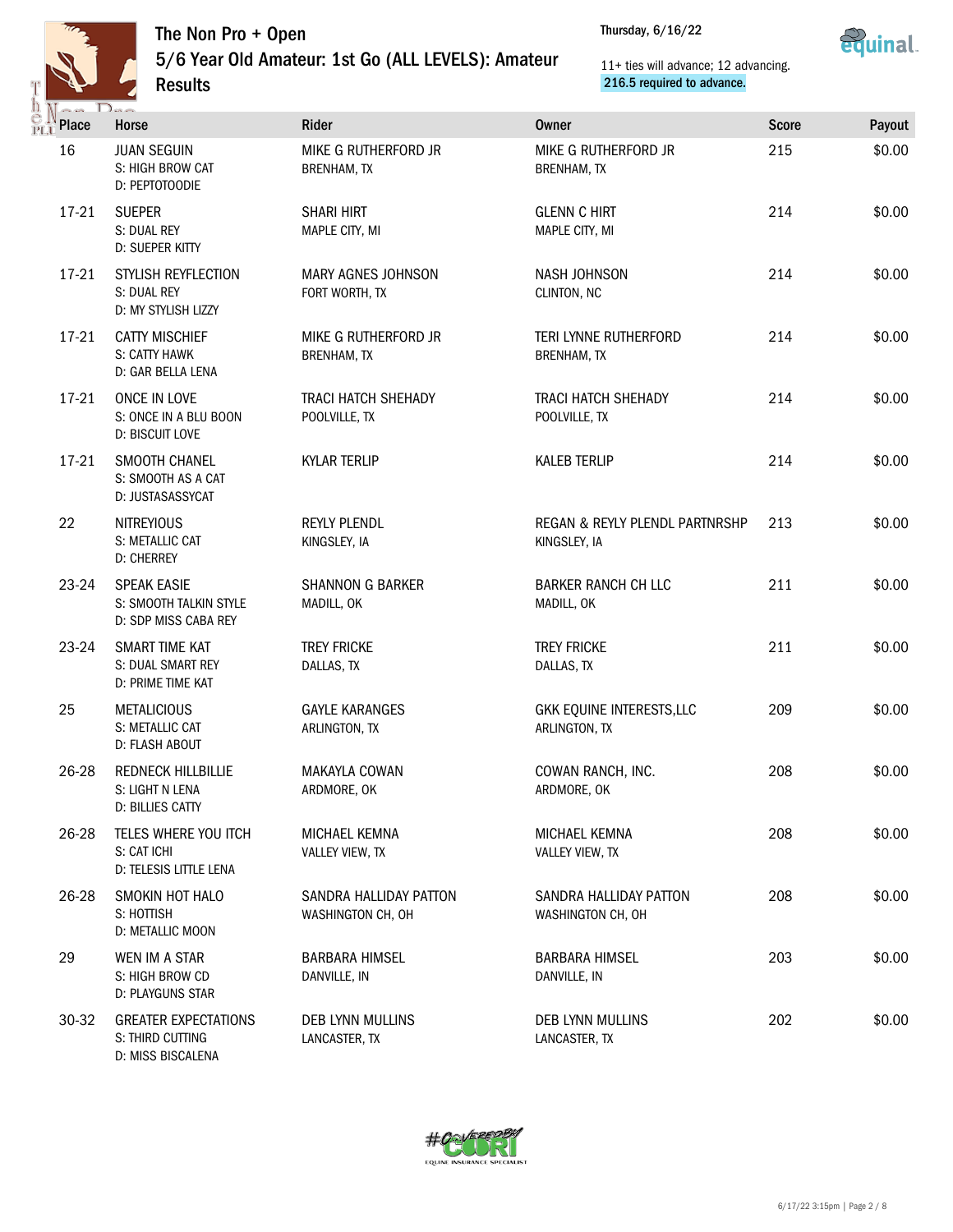

## The Non Pro + Open

5/6 Year Old Amateur: 1st Go (ALL LEVELS): Amateur Results





## 11+ ties will advance; 12 advancing. 216.5 required to advance.

| $\sim$       | $D_{\infty}$                                                               |                                         |                                                |              |        |
|--------------|----------------------------------------------------------------------------|-----------------------------------------|------------------------------------------------|--------------|--------|
| <b>Place</b> | Horse                                                                      | Rider                                   | Owner                                          | <b>Score</b> | Payout |
| 30-32        | <b>IRREYSISTIBLE FORCE</b><br>S: HIGH BROW CAT<br>D: MK REY GIRL           | <b>GARRY L MERRITT</b><br>KING, NC      | <b>GARRY L MERRITT</b><br>KING, NC             | 202          | \$0.00 |
| 30-32        | <b>BET SHES BELIEVIN</b><br>S: DONT STOPP BELIEVIN<br>D: BET SHES SMOOTH   | ROBERT A GALE<br>CONWAY, SC             | <b>GALE FORCE QUARTER HORSES</b><br>CONWAY, SC | 202          | \$0.00 |
| 33           | <b>BLUEAINTYERCOLOR</b><br>S: IM COUNTIN CHECKS<br>D: FROSTY BLUE SMOOTHIE | ALISHA SOUTHWORTH<br>WEATHERFORD, TX    | ROBERT SOUTHWORTH<br>WEATHERFORD, TX           | 199          | \$0.00 |
| 34           | KIT KAT PUSH BUTTON<br>S: KIT KAT SUGAR<br>D: PLAYBOYS PUSH BUTTON         | <b>BRENDA ALLEN</b><br>WEATHERFORD, TX  | <b>CALVIN ALLEN</b><br>WEATHERFORD, TX         | 193          | \$0.00 |
| 35           | <b>COURT STREET SHUFFLE</b><br>S: HIGH BROW CAT<br>D: LIL PRETTY RICHOCHET | <b>JOHN P LAVELLE</b><br>ATHENS, OH     | JOHN P LAVELLE<br>ATHENS, OH                   | 60           | \$0.00 |
| 36-43        | <b>MOTHER KWACKER</b><br>S: DUAL REY<br>D: KWACKIN CAT                     | <b>BLAKE HEID</b><br>WEATHERFORD, TX    | <b>BLAKE HEID</b><br>WEATHERFORD, TX           | $\mathbf 0$  | \$0.00 |
| 36-43        | PUSH BUTTON ONE TIME<br>S: BLUE ONE TIME<br>D: PLAYBOYS PUSH BUTTON        | <b>CALVIN ALLEN</b><br>WEATHERFORD, TX  | <b>CALVIN ALLEN</b><br>WEATHERFORD, TX         | $\mathbf 0$  | \$0.00 |
| 36-43        | SHAY ONCE WAS YOURS<br>S: ONCE IN A BLU BOON<br>D: SHORT A SHAY            | ROBERT A GALE<br>CONWAY, SC             | LORI B GALE<br>CONWAY, SC                      | $\mathbf 0$  | \$0.00 |
| 36-43        | <b>DORALEE</b><br>S: ONCE IN A BLU BOON<br>D: DORA CAT                     | <b>MAKAYLA PERRY</b><br>FOSTER, OK      | <b>BLAKE PERRY</b><br>FOSTER, OK               | $\mathbf 0$  | \$0.00 |
| 36-43        | <b>SUGAR SMAK</b><br>S: KIT KAT SUGAR<br>D: MATES PRETTY SPECIAL           | <b>BRIDGET TRENARY</b><br>NASHVILLE, TN | <b>BRIDGET TRENARY</b><br>NASHVILLE, TN        | 0            | \$0.00 |
| 36-43        | <b>RUBYS SMART REY</b><br>S: DUAL SMART REY<br>D: RUBY TUESDAY DNA         | <b>ROB KUIPER</b><br>PERRIN, TX         | <b>ROB KUIPER</b><br>PERRIN, TX                | 0            | \$0.00 |
| 36-43        | <b>TOO STEPPIN</b><br>S: CATTY HAWK<br>D: TOO SMART TOODIE                 | ZACH BINGHAM<br>NORTH VERNON, IN        | <b>ZACH BINGHAM</b><br>NORTH VERNON, IN        | 0            | \$0.00 |
| 36-43        | <b>CANTEBURY STAR</b><br>S: CANTEBURY CAT<br>D: MOLLYS DUAL REY            | <b>DUCE BARLOW</b><br>GILLETTE, WY      | <b>BARLOW LIVESTOCK INC</b><br>GILLETTE, WY    | 0            | \$0.00 |

Total Payout \$0.00

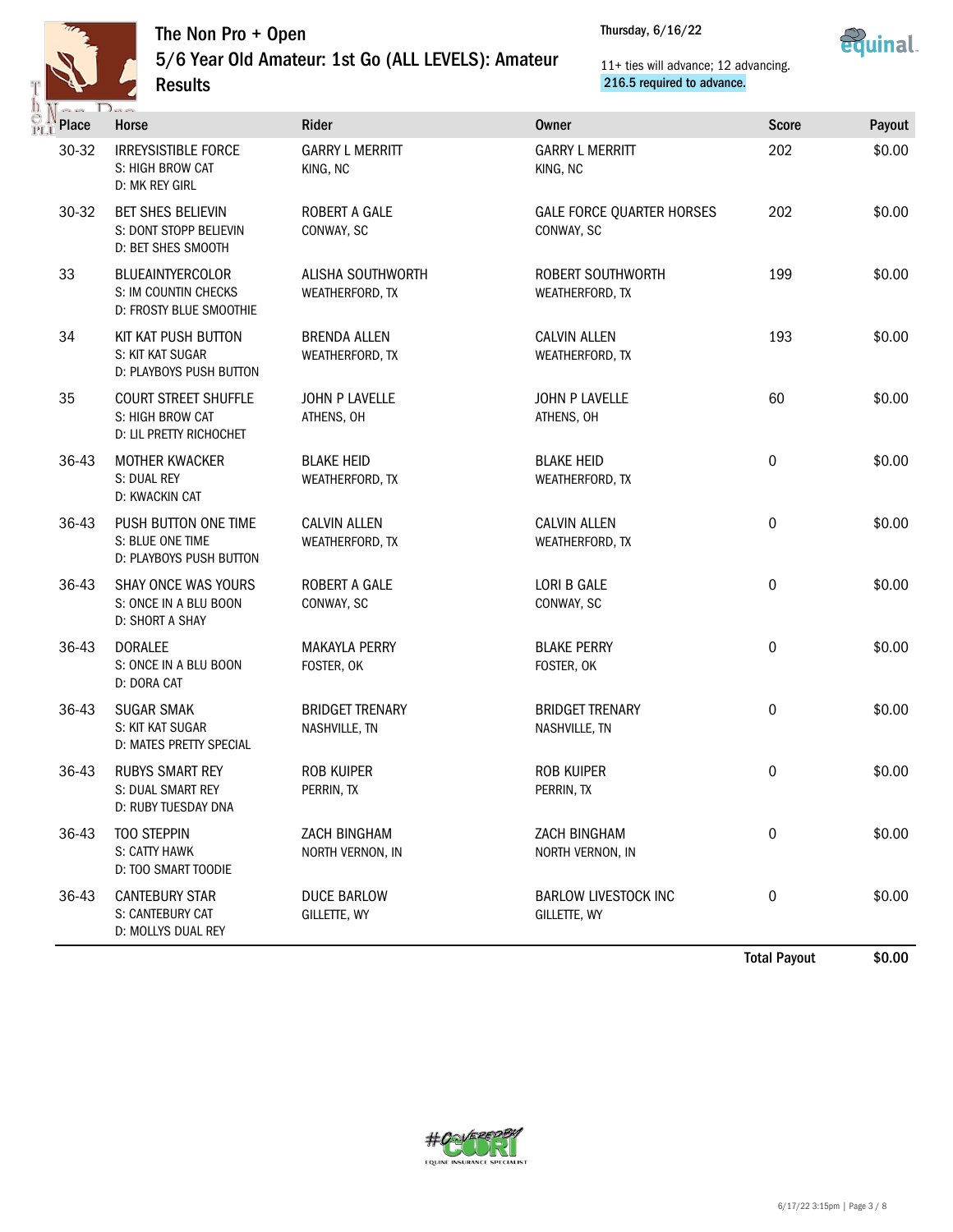

Results



5/6 Year Old Amateur: 1st Go (ALL LEVELS): Intermediate 10+ ties will advance; 11 advancing.



212 required to advance.

| $\sim$ $\sim$ | 12                                                                         |                                              |                                                   |              |        |
|---------------|----------------------------------------------------------------------------|----------------------------------------------|---------------------------------------------------|--------------|--------|
| Place         | Horse                                                                      | Rider                                        | <b>Owner</b>                                      | <b>Score</b> | Payout |
| $\mathbf{1}$  | DIZZY MIZZ LIZZY<br>S: SMOOTH AS A CAT<br>D: DIZZY LIZZY GIRL              | <b>JANN PARKER</b><br><b>BILLINGS, MT</b>    | <b>JANN PARKER</b><br><b>BILLINGS, MT</b>         | 217.5        | \$0.00 |
| $2 - 3$       | <b>TOO STEPPIN</b><br>S: CATTY HAWK<br>D: TOO SMART TOODIE                 | ZACH BINGHAM<br>NORTH VERNON, IN             | ZACH BINGHAM<br>NORTH VERNON, IN                  | 215.5        | \$0.00 |
| $2 - 3$       | <b>JIMMY THE GENT</b><br>S: WOODY BE TUFF<br>D: SUEN YOU WILL SEE          | <b>BILL W CARTER</b><br>MOUNDS, OK           | <b>BILL &amp; JUDY CARTER TRUST</b><br>MOUNDS, OK | 215.5        | \$0.00 |
| 4             | <b>MORIAS SMOKIN</b>                                                       | <b>CARL HANNA</b><br>WICHITA, KS             | <b>CARL HANNA</b><br>WICHITA, KS                  | 215          | \$0.00 |
| 5             | OHH BLACK BETTY<br>S: ONCE IN A BLU BOON<br>D: FATTY CAT                   | <b>BRITTA OBERRAUCH</b><br>WEATHERFORD, TX   | <b>BRITTA OBERRAUCH</b><br>WEATHERFORD, TX        | 214.5        | \$0.00 |
| 6             | HOLLYS BOONIN<br>S: BOON TOO SUEN<br>D: HOLLY IS SMOOTH                    | <b>EMILEE RADFORD</b><br>VALLEY VIEW, TX     | <b>EMILEE RADFORD</b><br>VALLEY VIEW, TX          | 214          | \$0.00 |
| 7             | SMOKIN HOT HALO<br>S: HOTTISH<br>D: METALLIC MOON                          | SANDRA HALLIDAY PATTON<br>WASHINGTON CH, OH  | SANDRA HALLIDAY PATTON<br>WASHINGTON CH, OH       | 213.5        | \$0.00 |
| 8             | PRINCE OF CAT<br>S: SMOOTH AS A CAT<br>D: CALL ME QUEEN B                  | <b>ROB KUIPER</b><br>PERRIN, TX              | <b>ROB KUIPER</b><br>PERRIN, TX                   | 213          | \$0.00 |
| $9 - 11$      | <b>JESSE SUE</b><br>S: CP JESSE CAT<br>D: MC PEPPY ARISTOCRAT              | KIMBERLY KULCZYCKI-BURTNER<br>PONCA CITY, OK | KIMBERLY KULCZYCKI-BURTNER<br>PONCA CITY, OK      | 212          | \$0.00 |
| $9 - 11$      | PUSH BUTTON ONE TIME<br>S: BLUE ONE TIME<br>D: PLAYBOYS PUSH BUTTON        | <b>CALVIN ALLEN</b><br>WEATHERFORD, TX       | <b>CALVIN ALLEN</b><br>WEATHERFORD, TX            | 212          | \$0.00 |
| $9 - 11$      | <b>RUBYS SMART REY</b><br>S: DUAL SMART REY<br>D: RUBY TUESDAY DNA         | <b>ROB KUIPER</b><br>PERRIN, TX              | <b>ROB KUIPER</b><br>PERRIN, TX                   | 212          | \$0.00 |
|               |                                                                            | Requires: 212 to advance.                    |                                                   |              |        |
| $12 - 13$     | <b>BLUEAINTYERCOLOR</b><br>S: IM COUNTIN CHECKS<br>D: FROSTY BLUE SMOOTHIE | ALISHA SOUTHWORTH<br>WEATHERFORD, TX         | ROBERT SOUTHWORTH<br>WEATHERFORD, TX              | 210          | \$0.00 |
| $12 - 13$     | <b>DORALEE</b><br>S: ONCE IN A BLU BOON<br>D: DORA CAT                     | <b>MAKAYLA PERRY</b><br>FOSTER, OK           | <b>BLAKE PERRY</b><br>FOSTER, OK                  | 210          | \$0.00 |
| 14            | LET IT FLO<br>S: METALLIC CAT<br>D: OH FLO                                 | KIM EZELL<br>PERRIN, TX                      | KIM EZELL<br>PERRIN, TX                           | 209          | \$0.00 |
| 15            | ENTIRELY METALLIC                                                          | DEBRA JO EATON                               | MICHAEL P EATON                                   | 208          | \$0.00 |

S: METALLIC CAT D: ENTIRELY MAGIC DANVILLE, IN



DANVILLE, IN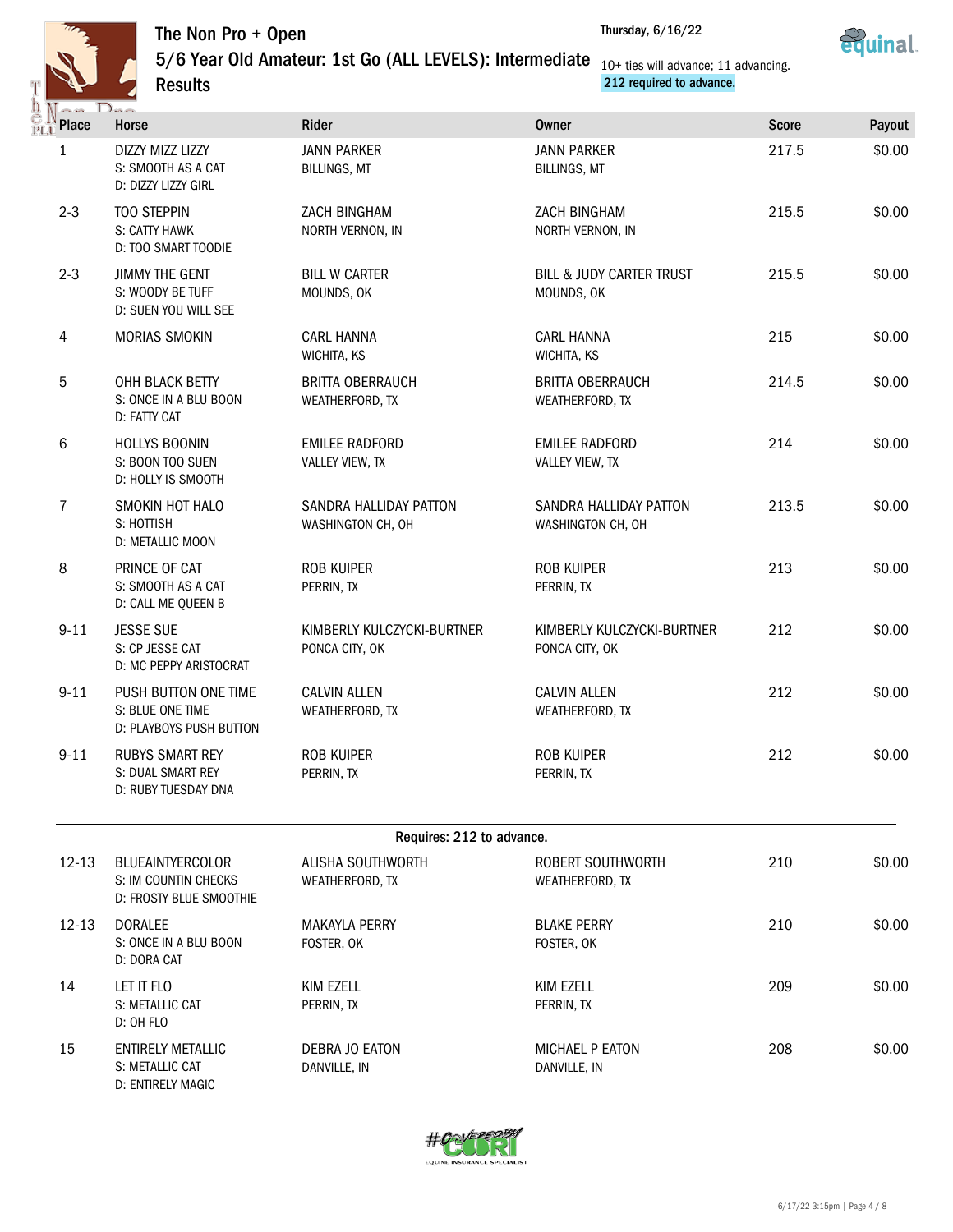

Results



5/6 Year Old Amateur: 1st Go (ALL LEVELS): Intermediate 10+ ties will advance; 11 advancing.



212 required to advance.

| Place     | Horse                                                                  | Rider                                     | Owner                                      | <b>Score</b> | Payout |
|-----------|------------------------------------------------------------------------|-------------------------------------------|--------------------------------------------|--------------|--------|
| 16-18     | GOTACHANGEUREVILWAYS<br>S: KIT KAT SUGAR<br>D: WICKED WANDA REY        | FERNANDO LOZA<br>HOMESTEAD, FL            | FERNANDO LOZA<br>HOMESTEAD, FL             | 207          | \$0.00 |
| 16-18     | KIT KAT PUSH BUTTON<br>S: KIT KAT SUGAR<br>D: PLAYBOYS PUSH BUTTON     | <b>BRENDA ALLEN</b><br>WEATHERFORD, TX    | <b>CALVIN ALLEN</b><br>WEATHERFORD, TX     | 207          | \$0.00 |
| 16-18     | <b>METALICIOUS</b><br>S: METALLIC CAT<br>D: FLASH ABOUT                | <b>GAYLE KARANGES</b><br>ARLINGTON, TX    | GKK EQUINE INTERESTS, LLC<br>ARLINGTON, TX | 207          | \$0.00 |
| 19-20     | WEN IM A STAR<br>S: HIGH BROW CD<br>D: PLAYGUNS STAR                   | <b>BARBARA HIMSEL</b><br>DANVILLE, IN     | <b>BARBARA HIMSEL</b><br>DANVILLE, IN      | 206          | \$0.00 |
| 19-20     | CATTY HAWK TOO<br>S: CATTY HAWK<br>D: MADERAS DULRAE                   | <b>JEANINE BENENATI</b><br>SPRINGTOWN, TX | <b>JEANINE BENENATI</b><br>SPRINGTOWN, TX  | 206          | \$0.00 |
| 21-24     | SMART ABBEY REY<br>S: DUAL SMART REY<br>D: CATS PEPTOLENA              | <b>WILLIAM MEYERS</b><br>CLERMONT, FL     | <b>WILLIAM MEYERS</b><br>CLERMONT, FL      | 205          | \$0.00 |
| 21-24     | SMOOTH CHANEL<br>S: SMOOTH AS A CAT<br>D: JUSTASASSYCAT                | <b>KYLAR TERLIP</b>                       | <b>KALEB TERLIP</b>                        | 205          | \$0.00 |
| $21 - 24$ | <b>MUNNY BAGS</b><br>S: ONCE IN A BLU BOON<br>D: YOU N ME BABY         | JACOB A MENDENHALL<br>EDMOND, OK          | JLM LAND AND LIVESTOCK<br>EDMOND, OK       | 205          | \$0.00 |
| $21 - 24$ | AMAZE N GREYCE<br>S: METALLIC CAT<br>D: REYBOOMSMALL                   | KIM EZELL<br>PERRIN, TX                   | <b>KIM EZELL</b><br>PERRIN, TX             | 205          | \$0.00 |
| 25-29     | <b>SUEPER</b><br>S: DUAL REY<br>D: SUEPER KITTY                        | <b>SHARI HIRT</b><br>MAPLE CITY, MI       | <b>GLENN C HIRT</b><br>MAPLE CITY, MI      | 203          | \$0.00 |
| 25-29     | STOP A LITTLE<br>S: BOON A LITTLE<br>D: PLAY SHORT STOP                | WILLIAM B COOK III<br>DAVIS, OK           | <b>VIKI WILLIAMSON</b><br>ARGYLE, TX       | 203          | \$0.00 |
| 25-29     | WHY WOODNT YOU<br>S: NITAS WOOD<br>D: YOU N ME BABY                    | <b>MIKE JONES</b><br>WICHITA FALLS, TX    | THE OVER FORTY RANCH<br>WICHITA FALLS, TX  | 203          | \$0.00 |
| 25-29     | <b>METALLIC NIGHT STAR</b><br>S: METALLIC CAT<br>D: MONTANA NIGHT STAR | <b>MICHAEL P EATON</b><br>DANVILLE, IN    | <b>MICHAEL P EATON</b><br>DANVILLE, IN     | 203          | \$0.00 |
| 25-29     | <b>CATTYS PROMISE</b><br>S: CATTY HAWK<br>D: SHES FULL OF HOPE         | <b>MARTHA MEENEN</b><br>ROGERS, AR        | <b>MARTHA MEENEN</b><br>ROGERS, AR         | 203          | \$0.00 |
| 30        | A LITTLE KOKO<br>S: BOON A LITTLE<br>D: MS DUALIN COLONEL              | WILLIAM B COOK III<br>DAVIS, OK           | <b>VIKI WILLIAMSON</b><br>ARGYLE, TX       | 197          | \$0.00 |

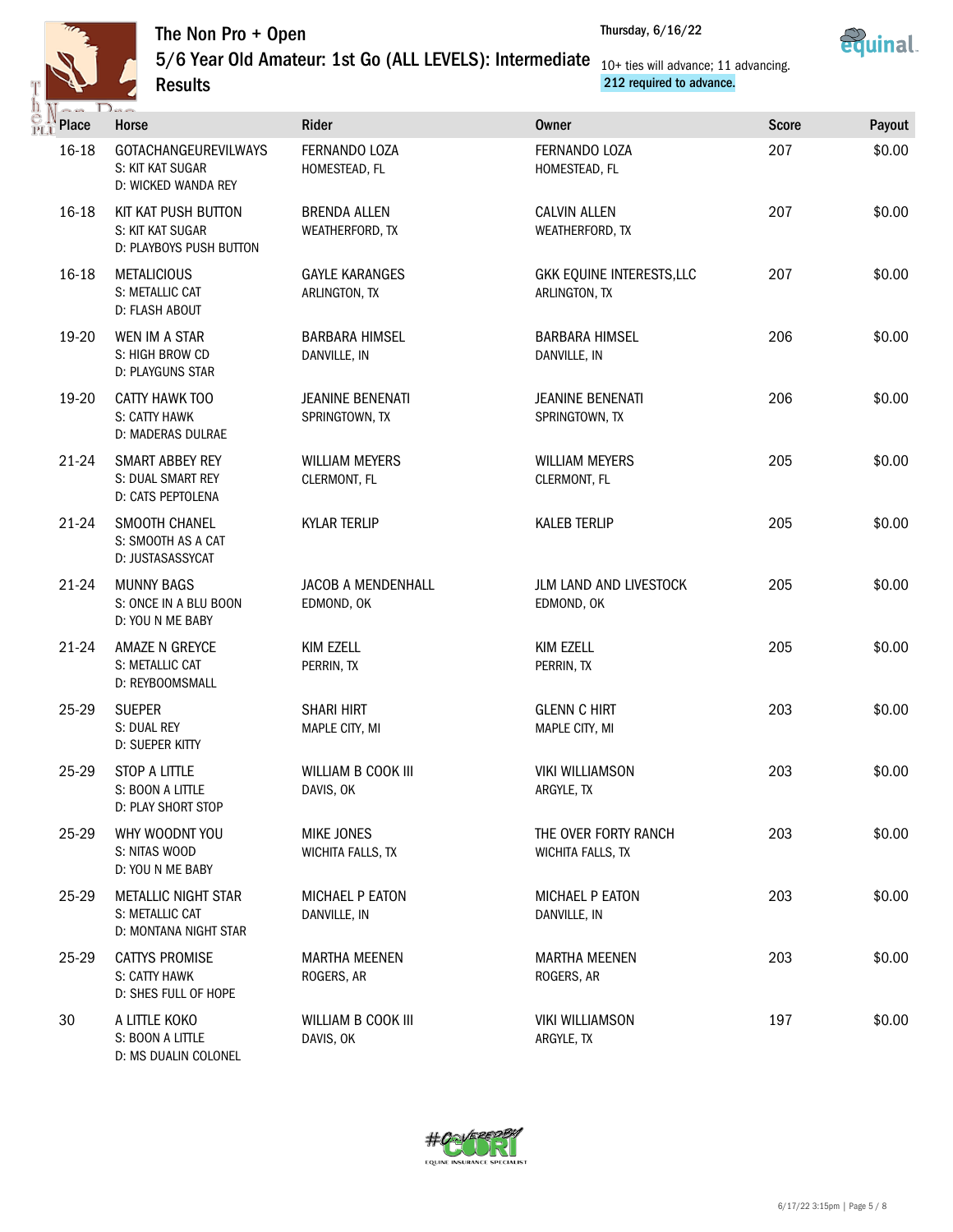

Results



5/6 Year Old Amateur: 1st Go (ALL LEVELS): Intermediate 10+ ties will advance; 11 advancing.



212 required to advance.

| <b>Place</b> | Horse                                                                      | <b>Rider</b>                                | <b>Owner</b>                               | <b>Score</b>        | Payout |
|--------------|----------------------------------------------------------------------------|---------------------------------------------|--------------------------------------------|---------------------|--------|
| 31-32        | <b>SWEATER WEATHER</b><br>S: METALLIC CAT<br>D: CINCA DE MAYA              | STACIE DIXON PETTITT<br>CLERMONT, GA        | STACIE DIXON PETTITT<br>CLERMONT, GA       | 195                 | \$0.00 |
| 31-32        | <b>CDS MAKIN CENTS</b><br>S: HIGH BROW CD<br>D: AINT GOT NO CENTS          | <b>MARGARITA R CHURCH</b><br>COLUMBUS, MT   | <b>MARGARITA R CHURCH</b><br>COLUMBUS, MT  | 195                 | \$0.00 |
| 33           | <b>COURT STREET SHUFFLE</b><br>S: HIGH BROW CAT<br>D: LIL PRETTY RICHOCHET | JOHN P LAVELLE<br>ATHENS, OH                | JOHN P LAVELLE<br>ATHENS, OH               | 60                  | \$0.00 |
| 34-41        | SKILZ TO PAYTHE BILZ<br>S: BAMACAT<br>D: DIVAS ON TIME                     | <b>BRAYDEN WOODS</b><br>DECATUR, TX         | CIRCLE W CATTLE CO<br>DECATUR, TX          | $\mathbf 0$         | \$0.00 |
| 34-41        | <b>JAZZAREY LIL</b><br>S: LITTLE JAZZAREY<br>D: SHORTCAKE SCOOTY           | NICOLE WEBSTER<br>WEATHERFORD, TX           | <b>GABE WEBSTER</b><br>WEATHERFORD, TX     | $\mathbf 0$         | \$0.00 |
| 34-41        | <b>SPEAK EASIE</b><br>S: SMOOTH TALKIN STYLE<br>D: SDP MISS CABA REY       | <b>SHANNON G BARKER</b><br>MADILL, OK       | <b>BARKER RANCH CH LLC</b><br>MADILL, OK   | $\mathbf 0$         | \$0.00 |
| 34-41        | <b>IRREYSISTIBLE FORCE</b><br>S: HIGH BROW CAT<br>D: MK REY GIRL           | <b>GARRY L MERRITT</b><br>KING, NC          | <b>GARRY L MERRITT</b><br>KING, NC         | $\mathbf 0$         | \$0.00 |
| 34-41        | <b>GREATER EXPECTATIONS</b><br>S: THIRD CUTTING<br>D: MISS BISCALENA       | <b>DEB LYNN MULLINS</b><br>LANCASTER, TX    | <b>DEB LYNN MULLINS</b><br>LANCASTER, TX   | $\mathbf 0$         | \$0.00 |
| 34-41        | TELES WHERE YOU ITCH<br>S: CAT ICHI<br>D: TELESIS LITTLE LENA              | MICHAEL KEMNA<br><b>VALLEY VIEW, TX</b>     | MICHAEL KEMNA<br><b>VALLEY VIEW, TX</b>    | $\mathbf 0$         | \$0.00 |
| 34-41        | <b>BLU AINT MY COLOR</b><br>S: ONCE IN A BLU BOON<br>D: SMOOTH AS A TWIST  | <b>MARK CHANNER</b><br>MISOULA, MT          | HE REINS QUARTER HORSES INC<br>MISOULA, MT | $\mathbf 0$         | \$0.00 |
| 34-41        | STYLISH REYFLECTION<br>S: DUAL REY<br>D: MY STYLISH LIZZY                  | <b>MARY AGNES JOHNSON</b><br>FORT WORTH, TX | <b>NASH JOHNSON</b><br>CLINTON, NC         | $\mathbf 0$         | \$0.00 |
|              |                                                                            |                                             |                                            | <b>Total Payout</b> | \$0.00 |

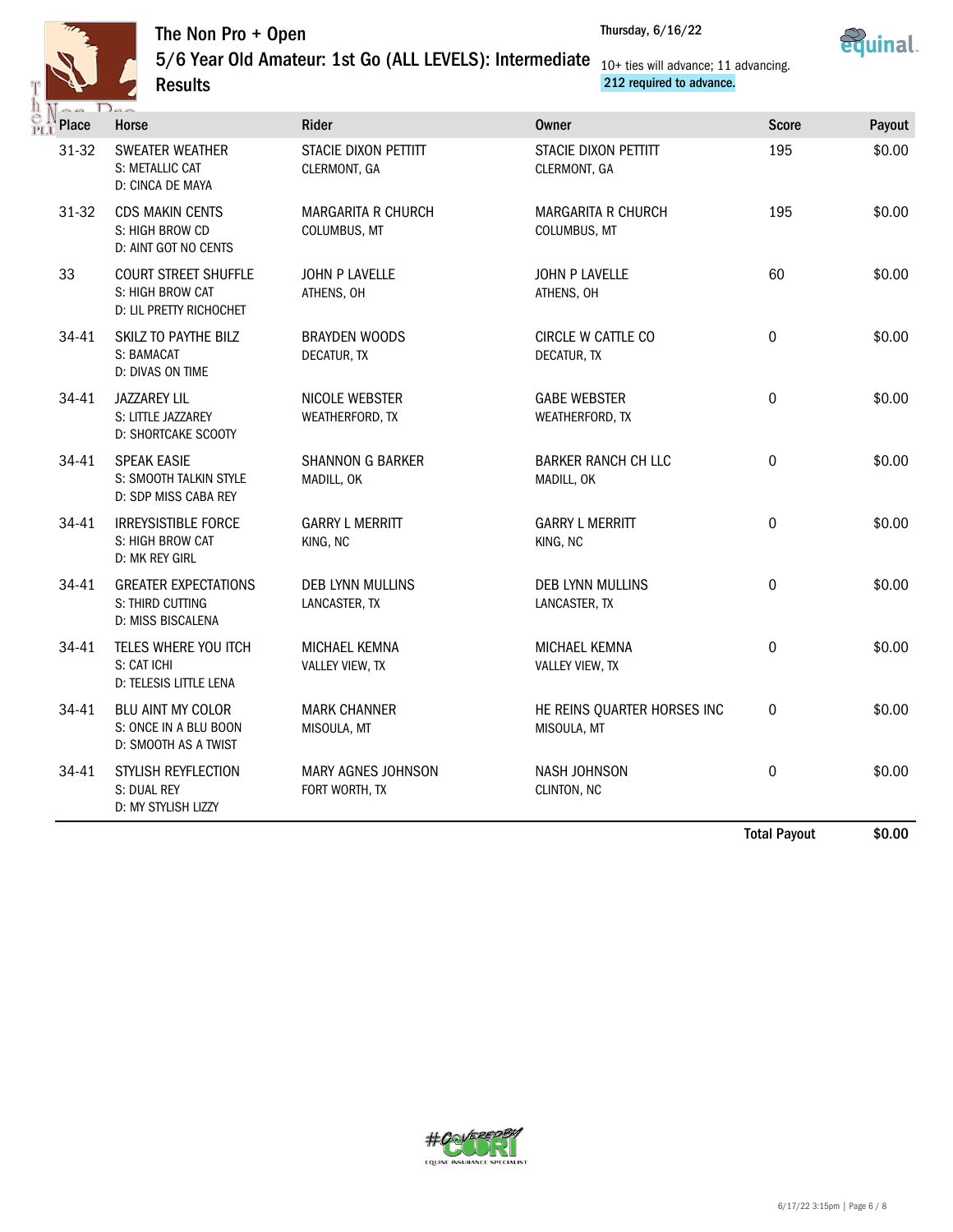

## The Non Pro + Open 5/6 Year Old Amateur: 1st Go (ALL LEVELS): Limited Results

Thursday, 6/16/22 \$1,500.00 added Paying 4 places



| $-1$<br><b>Place</b> | $D_{max}$<br>Horse                                                        | Rider                                        | <b>Owner</b>                                 | <b>Score</b> | Payout     |
|----------------------|---------------------------------------------------------------------------|----------------------------------------------|----------------------------------------------|--------------|------------|
| 1                    | <b>MORIAS SMOKIN</b>                                                      | <b>TODD HANNA</b><br>WICHITA, KS             | <b>CARL HANNA</b><br>WICHITA, KS             | 215.5        | \$1,700.00 |
| $\overline{2}$       | <b>JESSE SUE</b><br>S: CP JESSE CAT<br>D: MC PEPPY ARISTOCRAT             | KIMBERLY KULCZYCKI-BURTNER<br>PONCA CITY, OK | KIMBERLY KULCZYCKI-BURTNER<br>PONCA CITY, OK | 213.5        | \$1,399.49 |
| 3                    | WHAT WOOD YOU DO<br>S: WOODY BE TUFF<br>D: THE CATATTAC                   | <b>LORA LAVELLE</b><br>ATHENS, OH            | JOHN P LAVELLE<br>ATHENS, OH                 | 212          | \$1,149.75 |
| 4                    | ROYALTY CAT RG<br>S: ONE TIME ROYALTY<br>D: SMART CAT MORIA               | AARON ROSE RUSSELL<br>EL RENO, OK            | AARON ROSE RUSSELL<br>EL RENO, OK            | 210          | \$900.00   |
| $5-6$                | CATTY HAWK TOO<br>S: CATTY HAWK<br>D: MADERAS DULRAE                      | <b>JEANINE BENENATI</b><br>SPRINGTOWN, TX    | <b>JEANINE BENENATI</b><br>SPRINGTOWN, TX    | 206          | \$0.00     |
| $5-6$                | ONCE IN A WHILE                                                           | <b>VICKI HOOVER</b><br>SHELBYVILLE, KY       | LEE HOOVER JR JR<br>SHELBYVILLE, KY          | 206          | \$0.00     |
| $7 - 8$              | <b>SMART ABBEY REY</b><br>S: DUAL SMART REY<br>D: CATS PEPTOLENA          | <b>WILLIAM MEYERS</b><br>CLERMONT, FL        | <b>WILLIAM MEYERS</b><br>CLERMONT, FL        | 205          | \$0.00     |
| $7 - 8$              | SMOOTH CHANEL<br>S: SMOOTH AS A CAT<br>D: JUSTASASSYCAT                   | <b>KYLAR TERLIP</b>                          | <b>KALEB TERLIP</b>                          | 205          | \$0.00     |
| $9 - 10$             | BETONWOODY<br>S: BET HESA CAT<br>D: MK MISS WOODY                         | MIKE S KESSEL<br><b>BLUEJACKET, OK</b>       | KESSEL CATTLE CO LLC<br>BLUEJACET, OK        | 204          | \$0.00     |
| $9 - 10$             | <b>JAZZAREY LIL</b><br>S: LITTLE JAZZAREY<br>D: SHORTCAKE SCOOTY          | NICOLE WEBSTER<br>WEATHERFORD, TX            | <b>GABE WEBSTER</b><br>WEATHERFORD, TX       | 204          | \$0.00     |
| 11                   | <b>BLU AINT MY COLOR</b><br>S: ONCE IN A BLU BOON<br>D: SMOOTH AS A TWIST | <b>MARK CHANNER</b><br>MISOULA, MT           | HE REINS QUARTER HORSES INC<br>MISOULA, MT   | 199          | \$0.00     |
| 12                   | <b>CDS MAKIN CENTS</b><br>S: HIGH BROW CD<br>D: AINT GOT NO CENTS         | MARGARITA R CHURCH<br>COLUMBUS, MT           | MARGARITA R CHURCH<br>COLUMBUS, MT           | 195          | \$0.00     |
| 13                   | SKILZ TO PAYTHE BILZ<br>S: BAMACAT<br>D: DIVAS ON TIME                    | <b>BRAYDEN WOODS</b><br>DECATUR, TX          | CIRCLE W CATTLE CO<br>DECATUR, TX            | $\pmb{0}$    | \$0.00     |

Total Payout \$5,149.24